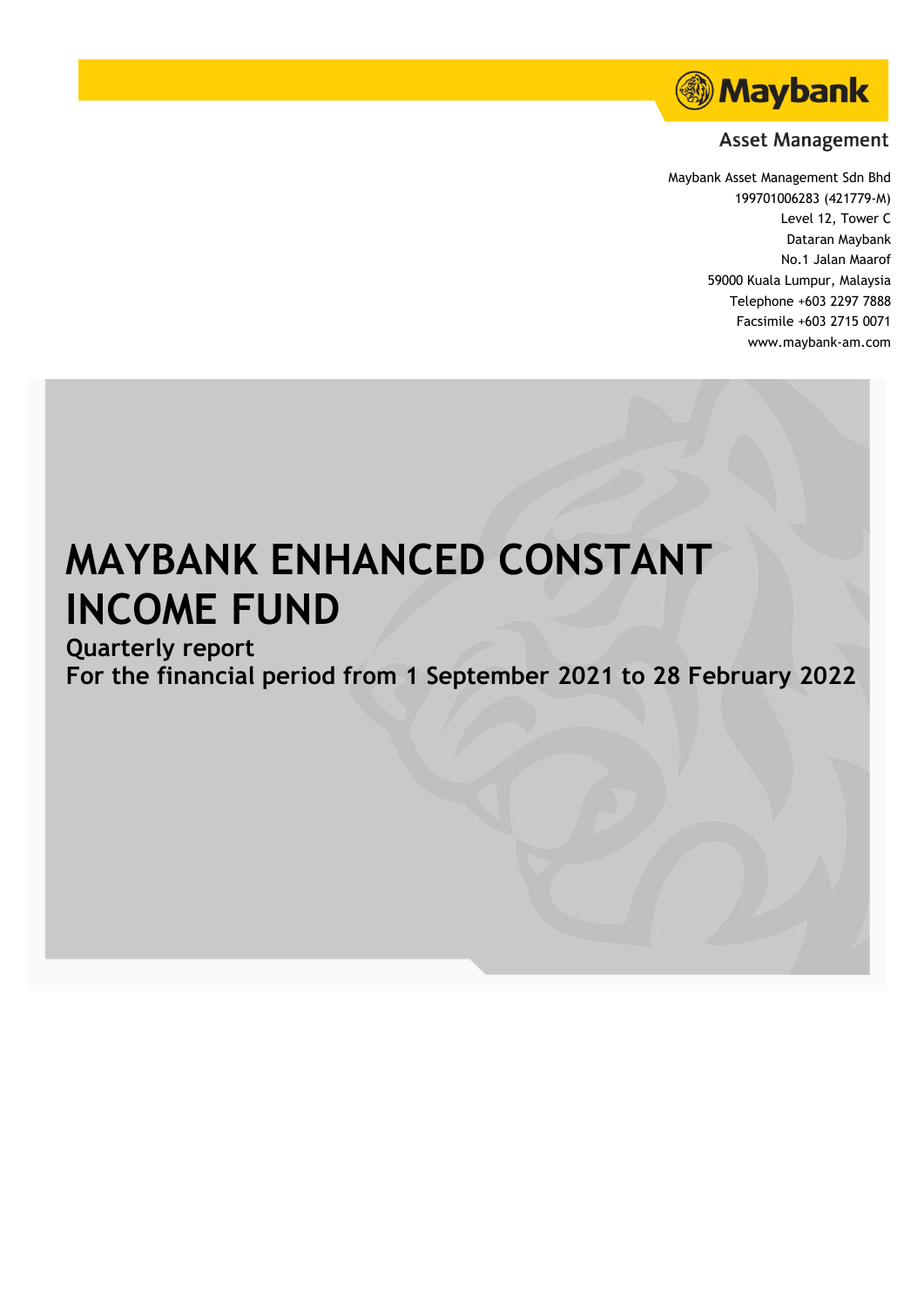# **CORPORATE INFORMATION**

# **MANAGER**

Maybank Asset Management Sdn Bhd (199701006283 (421779-M)) Level 12 Tower C Dataran Maybank No.1 Jalan Maarof 59000 Kuala Lumpur, Malaysia Telephone +603 2297 7888 Facsimile +603 2715 0071 www.maybank-am.com

# **TRUSTEE**

TMF Trustees Malaysia Bhd (200301008392 (610812-W)) 10th Floor, Menara Hap Seng No. 1 & 3, Jalan P. Ramlee 50250 Kuala Lumpur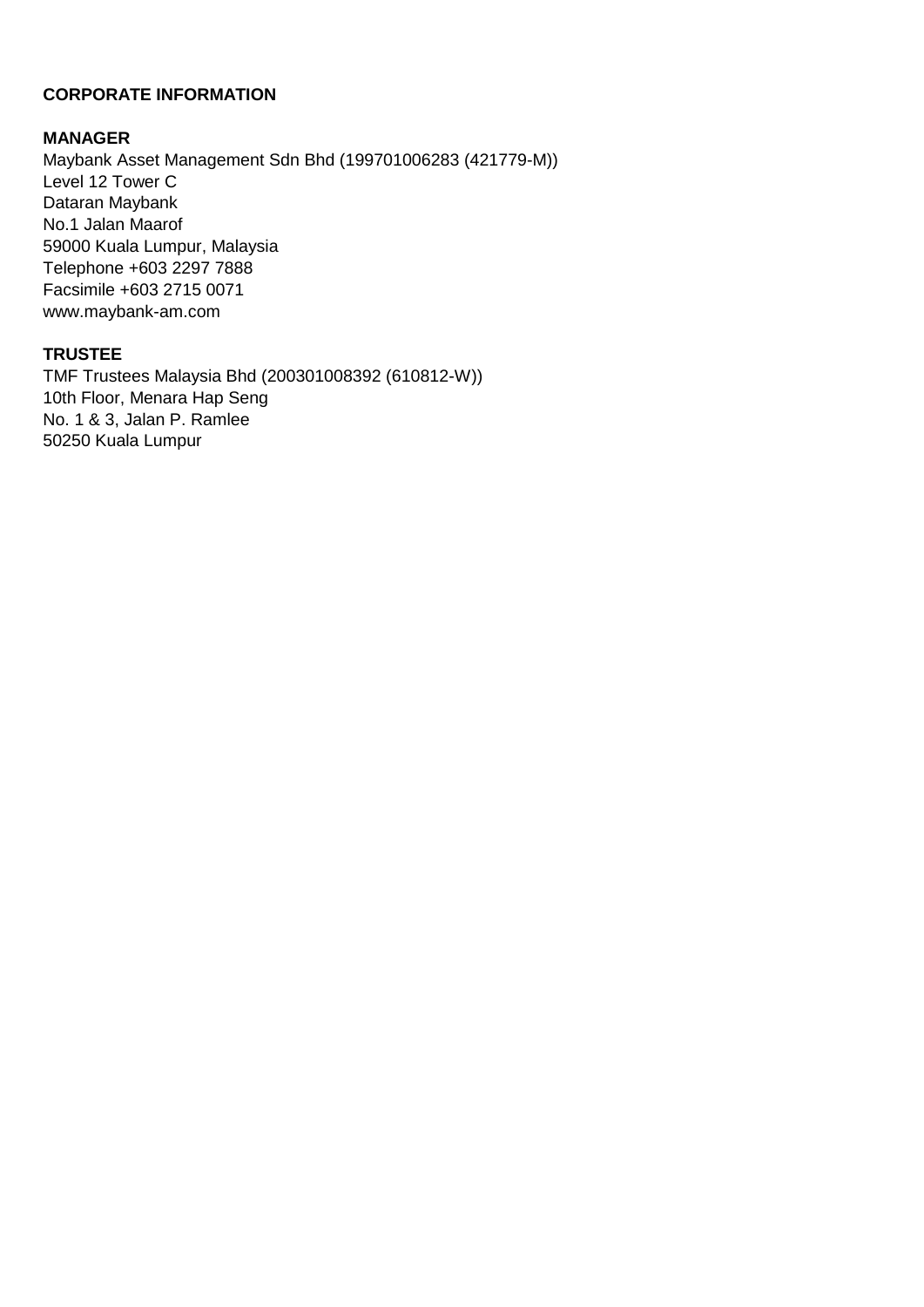| <b>CONTENT</b>                              | <b>PAGE</b> |
|---------------------------------------------|-------------|
| Manager's report                            | $1 - 5$     |
| Unaudited statement of comprehensive income | 6           |
| Unaudited statement of financial position   | 7           |
| Unaudited statement of changes in equity    | 8           |
| Unaudited statement of cash flows           | 9           |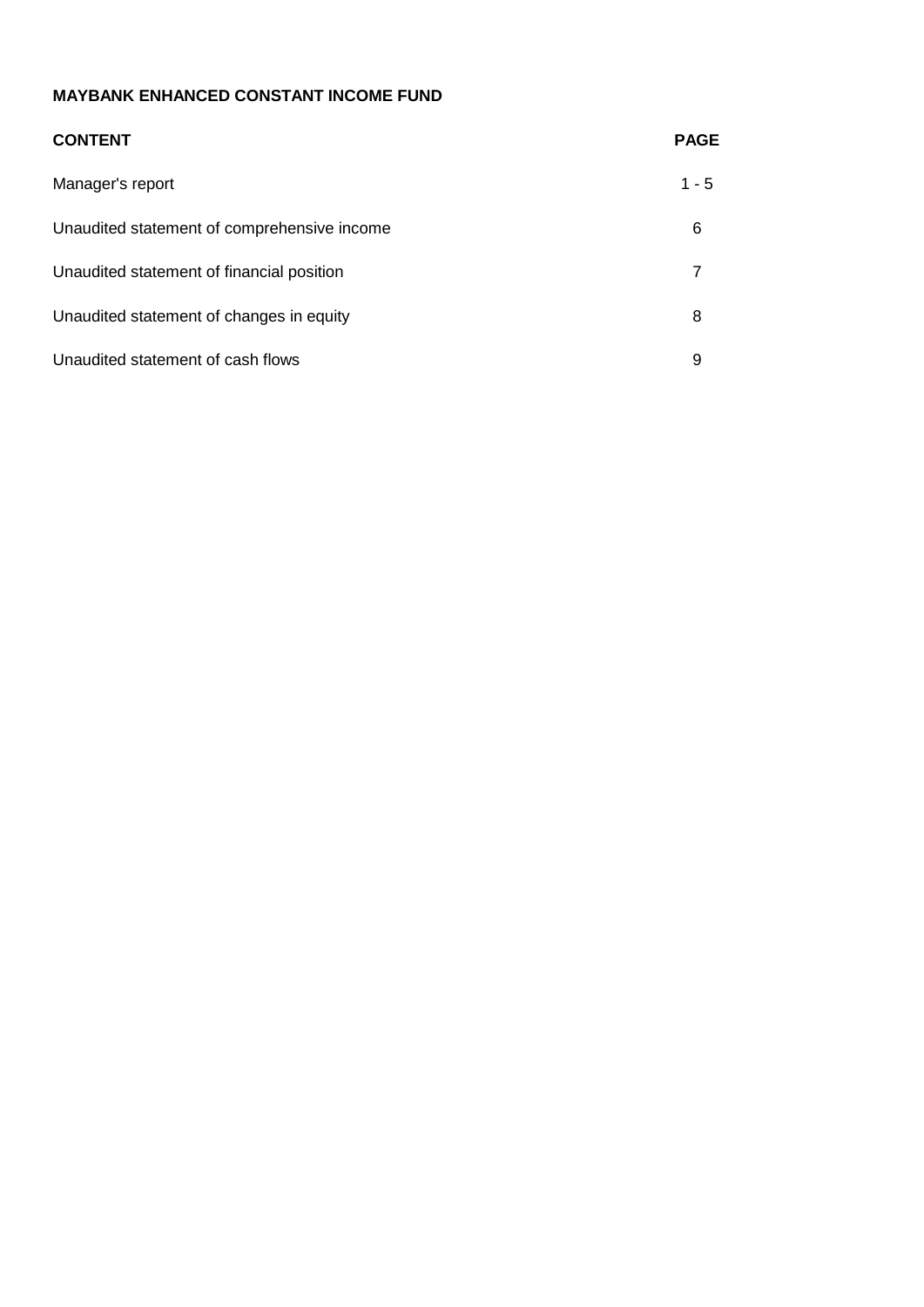# **Manager's report For the financial period from 1 September 2021 to 28 February 2022**

#### **A. Fund Information**

#### **1. Name of Fund**

Maybank Enhanced Constant Income Fund (the "Fund")

- **2. Type of Fund** Income
- **3. Category of Fund** Fixed income fund (close-ended)

#### **4. Duration of Fund** The Fund is a close-ended fund which matured on 29 January 2024.

- **5. Fund launch date** 30 June 2020
- **6. Fund commencement date/ maturity date** 29 July 2020/ 29 January 2024

#### **7. Fund's investment objective**

The Fund aims to provide unitholders with income through investments in a portfolio of Fixed Income Securities.

#### **8. Fund distribution policy**

Distribution will be made on annual basis, subject to availability of income.

#### **9. Fund's performance benchmark**

The prevailing 3-year Maybank fixed deposit rate as at the Commencement Date.

#### **10. Fund's investment policy and principal investment strategy**

The Fund will invest a minimum of 80% of its net asset value ("NAV") in RM denominated Fixed Income Securities and/or foreign currency Fixed Income Securities and up to 20% of its NAV in liquid assets and/or collective investment scheme.

The Fund may also invest up to 60% of its NAV in non-investment grade or high yield Fixed Income **Securities** 

The Fund may employ currency hedging strategies to fully or partially hedge the foreign currency exposure to manage the currency risk. Furthermore, the Fund may also fully or partially hedge the interest rate risk inherent in the investment of Fixed Income Securities.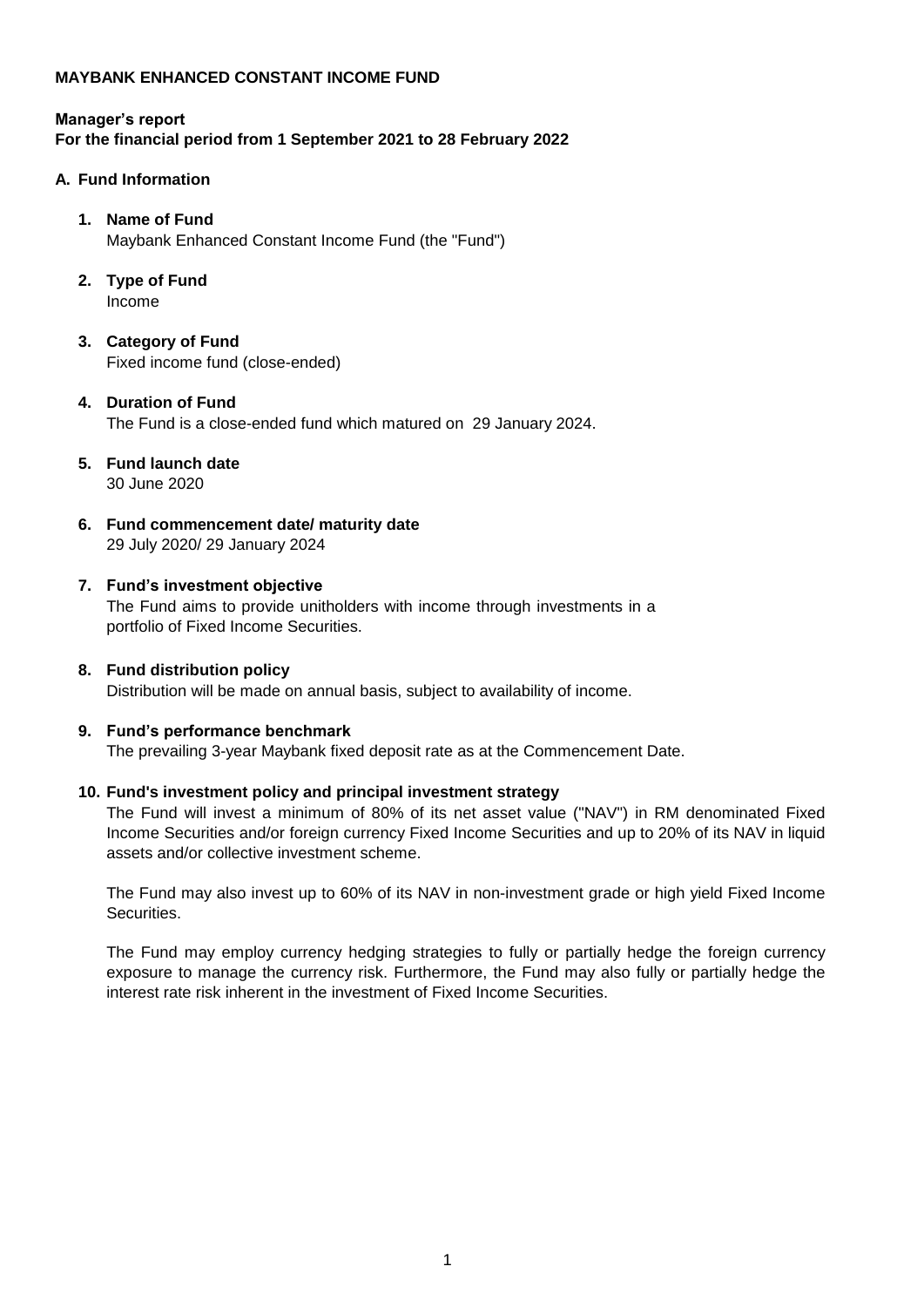# **Manager's report For the financial period from 1 September 2021 to 28 February 2022 (cont'd)**

#### **B. Performance Review**

Performance of Maybank Enhanced Constant Income Fund for the financial period from 1 September 2021 to 28 February 2022 are as follows:

| <b>Period</b>                        | The Fund | <b>Benchmark</b> |
|--------------------------------------|----------|------------------|
|                                      | %        | %                |
| 1 September 2021 to 28 February 2022 | (10.24)  | 0.95             |



*Investors are reminded that past performance of the Fund is not necessarily indicative of its future performance and that unit prices and investment returns may fluctuate.*

J.P. Morgan Asia Credit Index ("JACI") continued its rout into February as the index posted monthly returns of -2.20%, with both Investment Grade ("IG") and High-Yield Bond ("HY") markedly lower, returning -1.70% and -4.41%, respectively. This marked the largest 2-month total return percentage loss since March 2020. The move was mainly driven by wider credit spreads (JACI spread to worst: +30 basis point month to month) amidst a repricing of global risk assets resulting from the Russian-Ukraine tension as well as weak sentiment on Chinese HY property.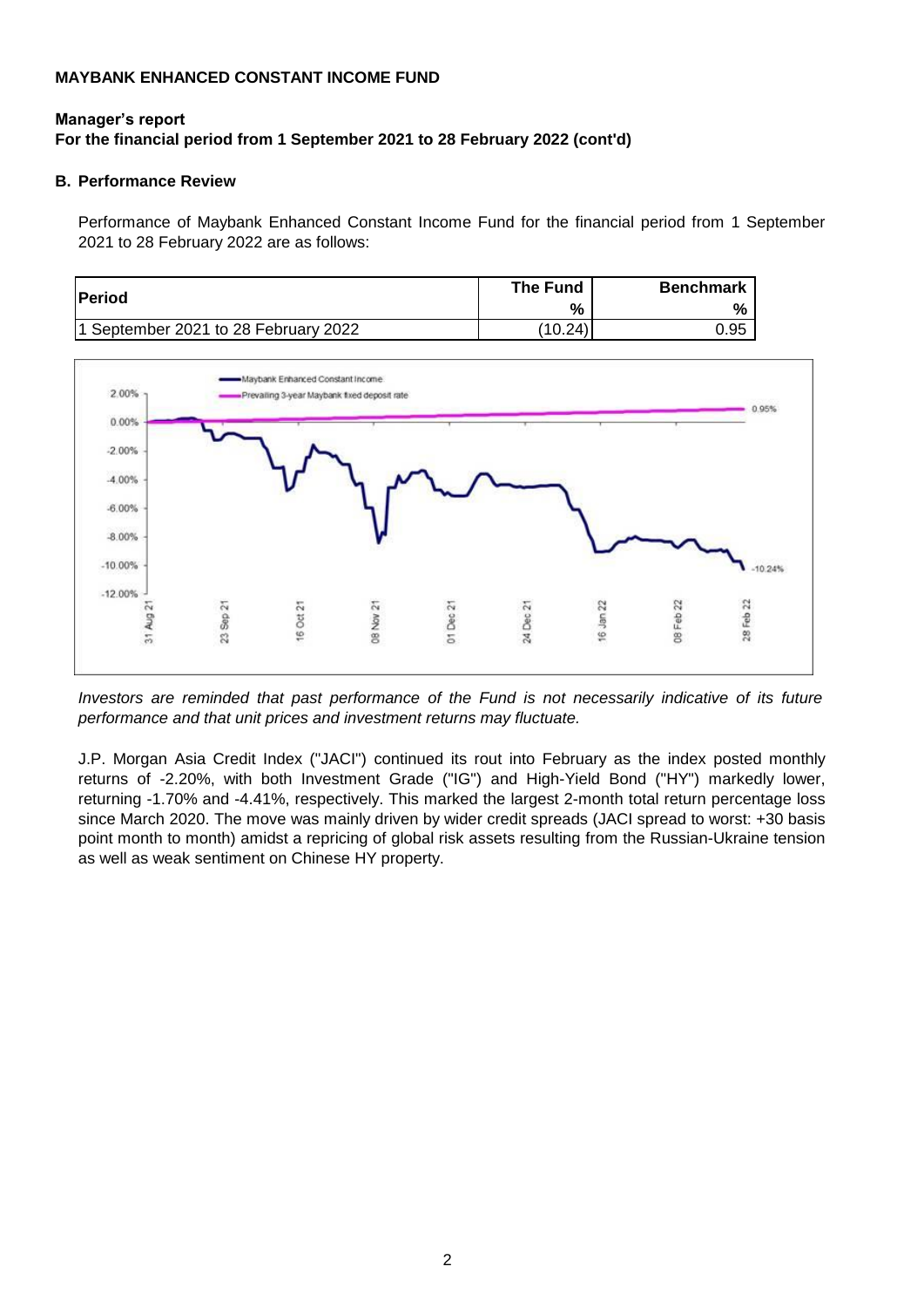# **Manager's report For the financial period from 1 September 2021 to 28 February 2022 (cont'd)**

#### **B. Performance Review (cont'd)**

China property woes continue in view of trust default concerns, increasing cases of exchange offers, change in auditors, and reported lower contracted sales for February. We will continue to remain cautious in the Chinese real estate space as we believe the inflection point remains elusive at this stage. Despite seeing easing regulation gradually being implemented in the form of lower down payment requirement for several cities and lower mortgage rates, we are cognisant of the looming refinancing wall from Chinese developers against relatively weak refinancing backdrop (i.e. liquidity channel remained shut for weaker players). As such, we will continue to stick with high quality investment grade ("IG") and BBB names to our portfolio and will only look to add exposure as and when deemed appropriate.

#### **C. Market Review**

December 2021 - Notwithstanding the challenges posed by spread of new variant, Omicron and decidedly more hawkish monetary policies, credits outperformed rates, registering positive total return for the final month of 2021. Strong investors' sentiment is a testament of strong global growth expectations in 2022 as well as the strength of the global economies will be able to weather tighter liquidity conditions and higher interest rates environment. The milder Omicron variant also gives hope that the future mutated covid variants could be less harmful to human bodies. Global equities in particularly, closed near record highs despite surge in covid cases from omicron variant. Brent closed the year at \$77.78 and \$75.21 per barrel on hopes of milder covid variant and falling United States ("US") crude oil inventories. US treasuries ("UST") ended lower with 10 years UST closed at 1.50% on forthcoming policy tightening.

January 2021 – This month saw U.S Fed chairman Jerome Powell suggested a rate hike in March is extremely likely due to high inflation and strong labor market. Chair Powell said: "reducing our balance sheet will occur after the process of raising interest rates has begun. Reductions will occur over time in a predictable manner primarily through adjustments to reinvestments so that securities roll off our balance sheet." On the inflation outlook, he noted that, while the base case remains that inflation will decline substantially in the second half of 2022, there are risks that it could continue to surprise on the upside. In the meantime, early estimates put Q4 Gross Domestic Product ("GDP") growth at 6.9% (quarter on quarter, annualised), above expectations of a 5.5% increase.

February 2021 – Investors continue to process the implications of Russia's invasion of Ukraine. The US imposed a broad range of severe sanctions on Russia after the invasion. In collaboration with other major governments, they banned transaction with Russian central bank to stop it form deploying reserve. Restrictions have been placed on the nation's key financial institutions – including Sberbank and Vendor Take Back ("VTB")- as well as its wealthiest individuals and families. The US has also cut Russia out of the Swift International Payments System, along with similar exclusions from the system by other major economic powers. Beyond these events, the US economic picture remained broadly unchanged. US growth continues to look robust while inflation is elevated. Industrial activity – as represented by the flash composite purchasing managers' index ("PMI") - rose to 56 this month from 51.1 in January. US inflation, released early in the month, surprised to the upside. Headline Consumer Price Index ("CPI") rose to 7.5% year on year in January; the fastest pace since 1982. Rising prices are a key contributor to weaker consumer confidence.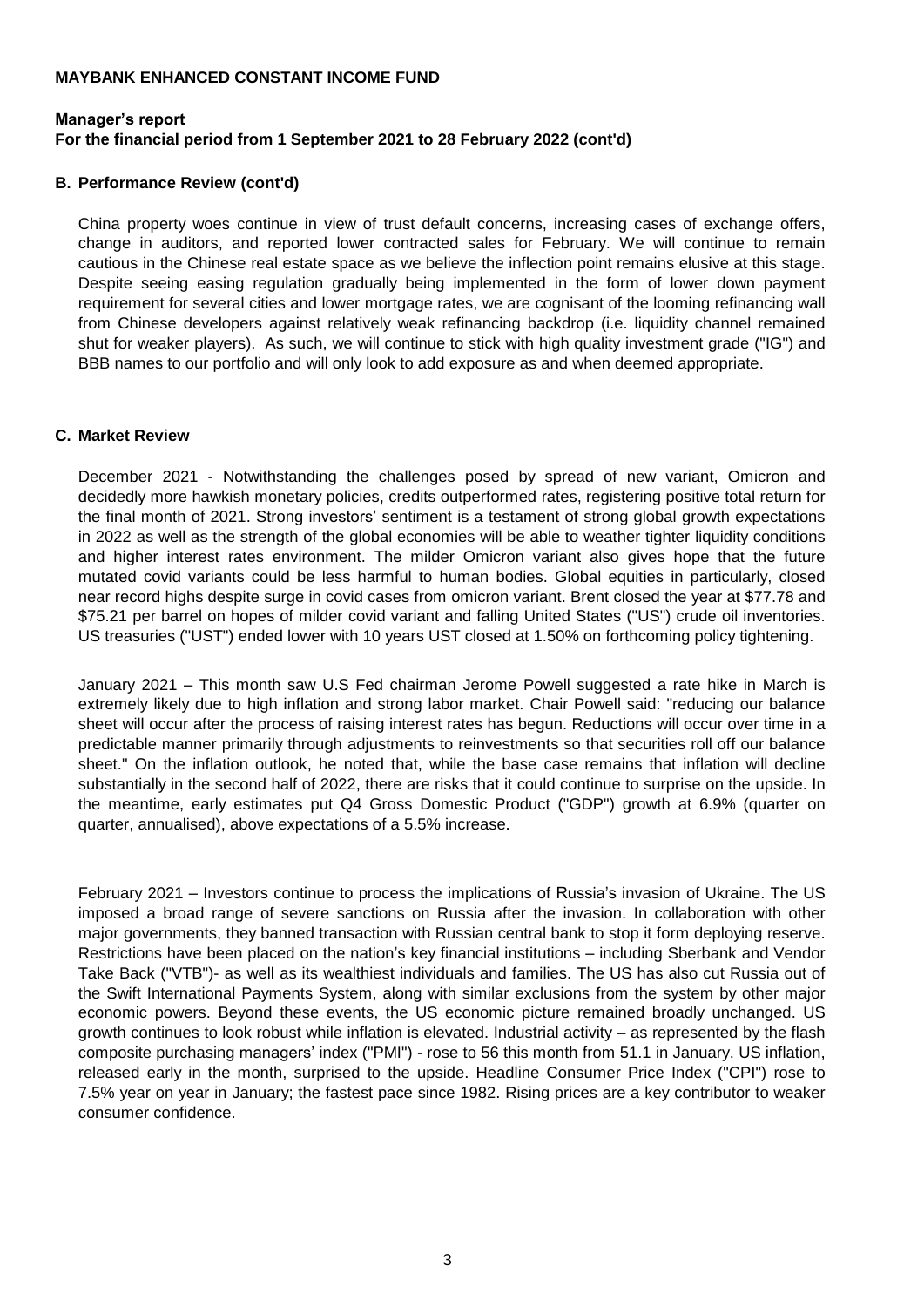# **Manager's report For the financial period from 1 September 2021 to 28 February 2022 (cont'd)**

#### **D. Market Outlook and Strategies**

China property bonds continue to underperform. Despite seeing easing regulations gradually being implemented in the form of lower down-payment requirements for several cities and lower mortgage rates, contract sales remain very weak in the first two months of FY2022, dampening investor sentiment. Sales is expected to remain weak with increased lock-downs as cases have risen dramatically. Property developers continue to face liquidity stress as we are approaching high refinancing needs in 2Q2022. Contagion risks has spread over to stronger investment grade developer, even state owned enterprise linked names, as short sellers sell any property bonds that are priced in the 80 and above area and investors have lost confidence to buy.

Other than China property, bonds in general also sold off due to risk-off sentiment from the Russia-Ukraine invasion. Investment grade spreads widened, especially China SOE and Technology,Media and Telecommunication bonds, as investors worry about possible US sanctions on China should China support Russia in the war. Even commodity issuers, which should benefit from recent high commodity prices, experienced bond price drops as investors sell any bonds that have dropped the least to raise cash. Usually in a risk-off environment, Treasuries would rally as a flight to safety trade and bond yields would fall. However in the past week, US 10 years Treasury rose and pierced through 2.1% as inflation fears mount. Russia is a huge exporter of oil and gas and Ukraine is a large supplier of grain globally. Supply has been severely disrupted due to US sanctions and war.

The current Russia-Ukraine war has resulted in US and Europe imposing economic sanctions on Russia. Unfortunately this added another facet of risk to a global economy that is still struggling to recover to precovid levels amid high commodity prices – risk of recession/stagflation. Europe is heavily dependent on Russia for oil and gas and any retaliation from Russia could derail Europe's recovery. A slowdown in Europe would cause a drag on Asia both in exports and tourism. Persistent high oil prices would add another dampener to the airlines industry that is trying to open up travel lanes again after two years of lock down.

In summary, market conditions have turned extremely challenging for investments recently. We believe one has to be patient this year and hold short end bonds till maturity. Current yields are attractive in the range of 4% for investment grade bonds and high yield bonds at 7%. However, we expect mark to market volatility to continue and wait for more stable markets before adding any risks. The portfolio has 16% cash.

# **E. Asset Allocation**

| <b>Asset allocation</b>                         | 28.02.2022 |        | 31.08.2021 |               |
|-------------------------------------------------|------------|--------|------------|---------------|
|                                                 | RM.        | %      | <b>RM</b>  | $\frac{0}{0}$ |
| <b>Financial assets at FVTPL</b>                | 31,053,568 | 82.06  | 39,601,816 | 92.64         |
| Cash and cash equivalents, and other net assets | 6.790.935  | 17.94  | 3.144.602  | 7.36          |
| <b>Total NAV</b>                                | 37,844,503 | 100.00 | 42,746,418 | 100.00        |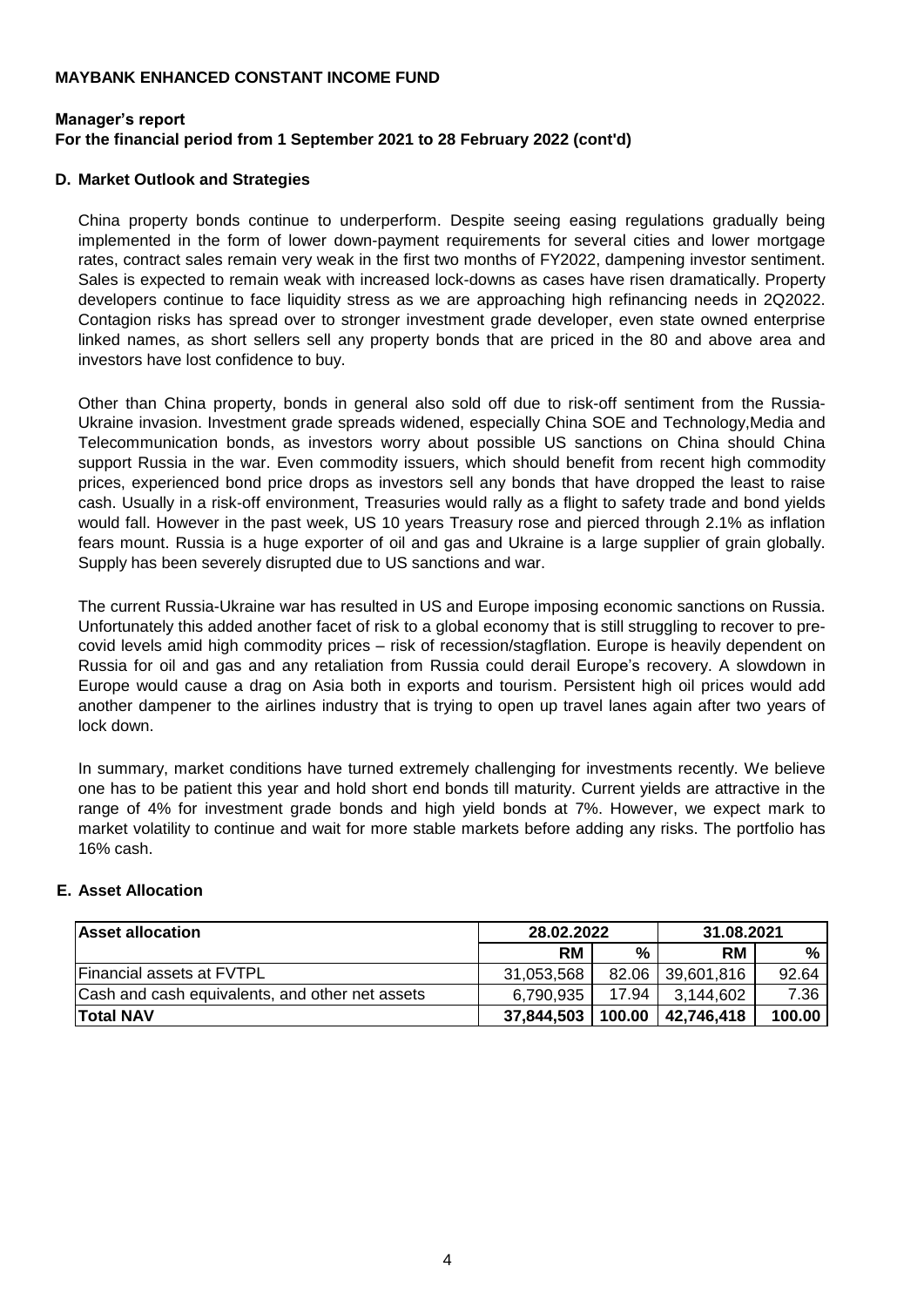# **Manager's report For the financial period from 1 September 2021 to 28 February 2022 (cont'd)**

#### **F. Soft Commissions and Rebates**

The Manager and its delegates will not retain any form of soft commissions and rebates from or otherwise share in any commission with any broker in consideration for directing dealings in the investments of the Fund unless the soft commissions received are retained in the form of goods and services such as financial wire services and stock quotations system incidental to investment management of the Fund. All dealings with brokers are executed on best available terms.

During the financial period from 1 September 2021 to 28 February 2022, the Manager and its delegates did not receive any rebates from the brokers or dealers but have retained soft commissions in the form of goods and services such as research materials and advisory services that assist in decision making process relating to the investment of the Fund (i.e. research materials, data and quotation services, computer hardware and software incidental to the investment management of the Fund and investment advisory services) which were of demonstrable benefits to the unitholders.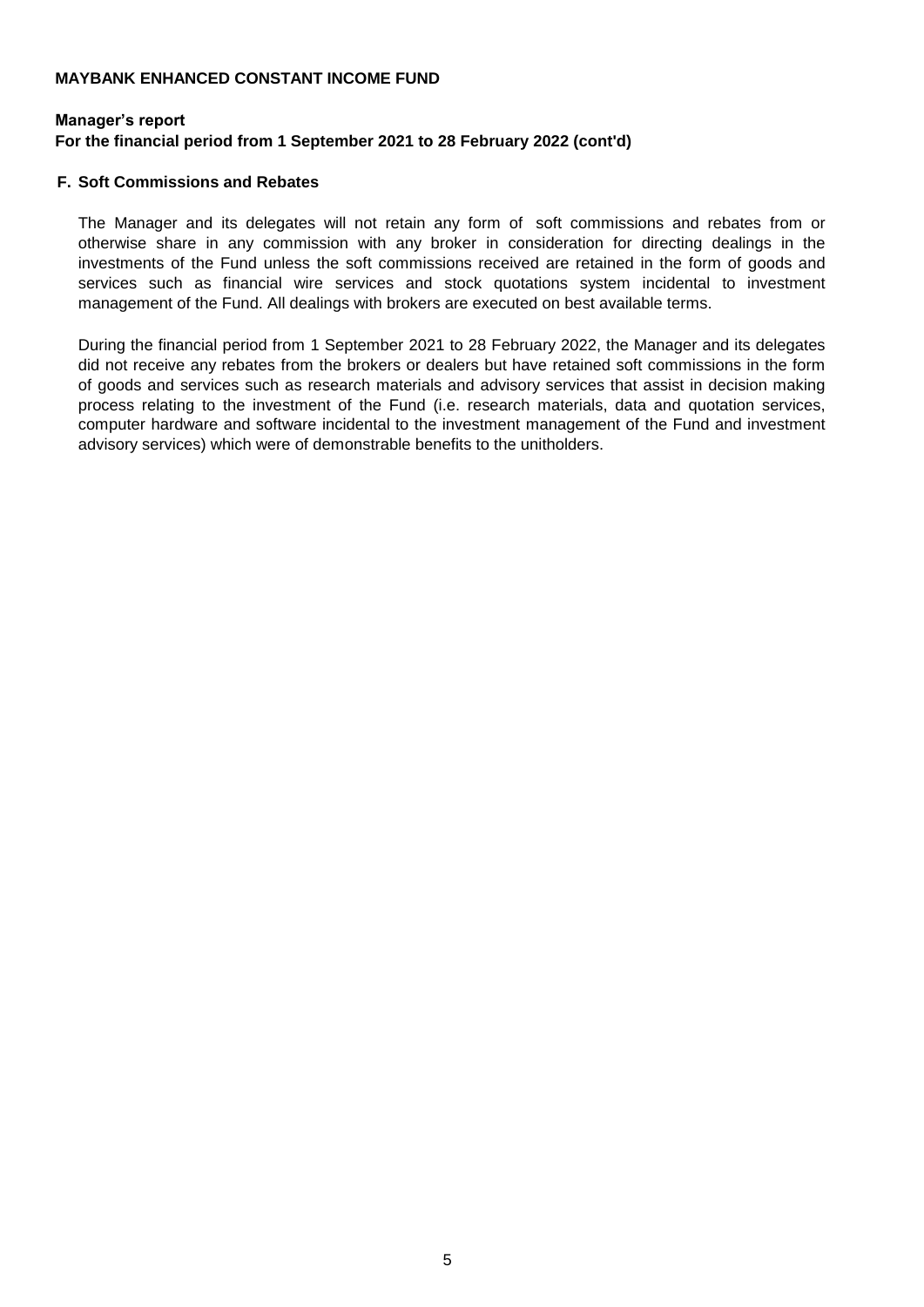# **UNAUDITED STATEMENT OF COMPREHENSIVE INCOME FOR THE FINANCIAL PERIOD FROM 1 SEPTEMBER 2021 TO 28 FEBRUARY 2022**

|                                                                                                      | 01.09.2021              | 30.06.2020<br>(date of launch) |
|------------------------------------------------------------------------------------------------------|-------------------------|--------------------------------|
|                                                                                                      | to                      | to                             |
|                                                                                                      | 28.02.2022<br><b>RM</b> | 28.02.2021<br><b>RM</b>        |
| <b>INVESTMENT (LOSS)/INCOME</b>                                                                      |                         |                                |
| Interest income<br>Net loss from financial assets at fair value<br>through profit or loss ("FVTPL"): | 1,226,784               | 1,230,776                      |
| - realised loss                                                                                      | (2,706,891)             | (1,092,940)                    |
| - unrealised (loss)/gain                                                                             | (3, 125, 175)           | 495,553                        |
| Net gain on foreign currency exchange and<br>derivatives<br>Other income                             | 311,027                 | 140,900<br>3,735               |
|                                                                                                      | (4, 294, 255)           | 778,024                        |
| <b>EXPENSES</b>                                                                                      |                         |                                |
| Trustee's fee                                                                                        | 5,985                   | 7,742                          |
| Auditors' remuneration                                                                               | 4,959                   | 5,378                          |
| Tax agent's fee                                                                                      | 1,736                   | 1,881                          |
| Administrative expenses                                                                              | 12,281                  | 7,525                          |
|                                                                                                      | 24,961                  | 22,526                         |
| Net (loss)/income before taxation                                                                    | (4,319,216)             | 755,498                        |
| Taxation                                                                                             |                         | (1, 432)                       |
| Net (loss)/income after taxation, total<br>comprehensive (loss)/income for the                       |                         |                                |
| financial period                                                                                     | (4,319,216)             | 754,066                        |
| Net (loss)/income after taxation is made up of<br>the following:                                     |                         |                                |
| Net realised (loss)/income                                                                           | (1, 194, 041)           | 1,829,346                      |
| Net unrealised loss                                                                                  | (3, 125, 175)           | (1,075,280)                    |
|                                                                                                      | (4,319,216)             | 754,066                        |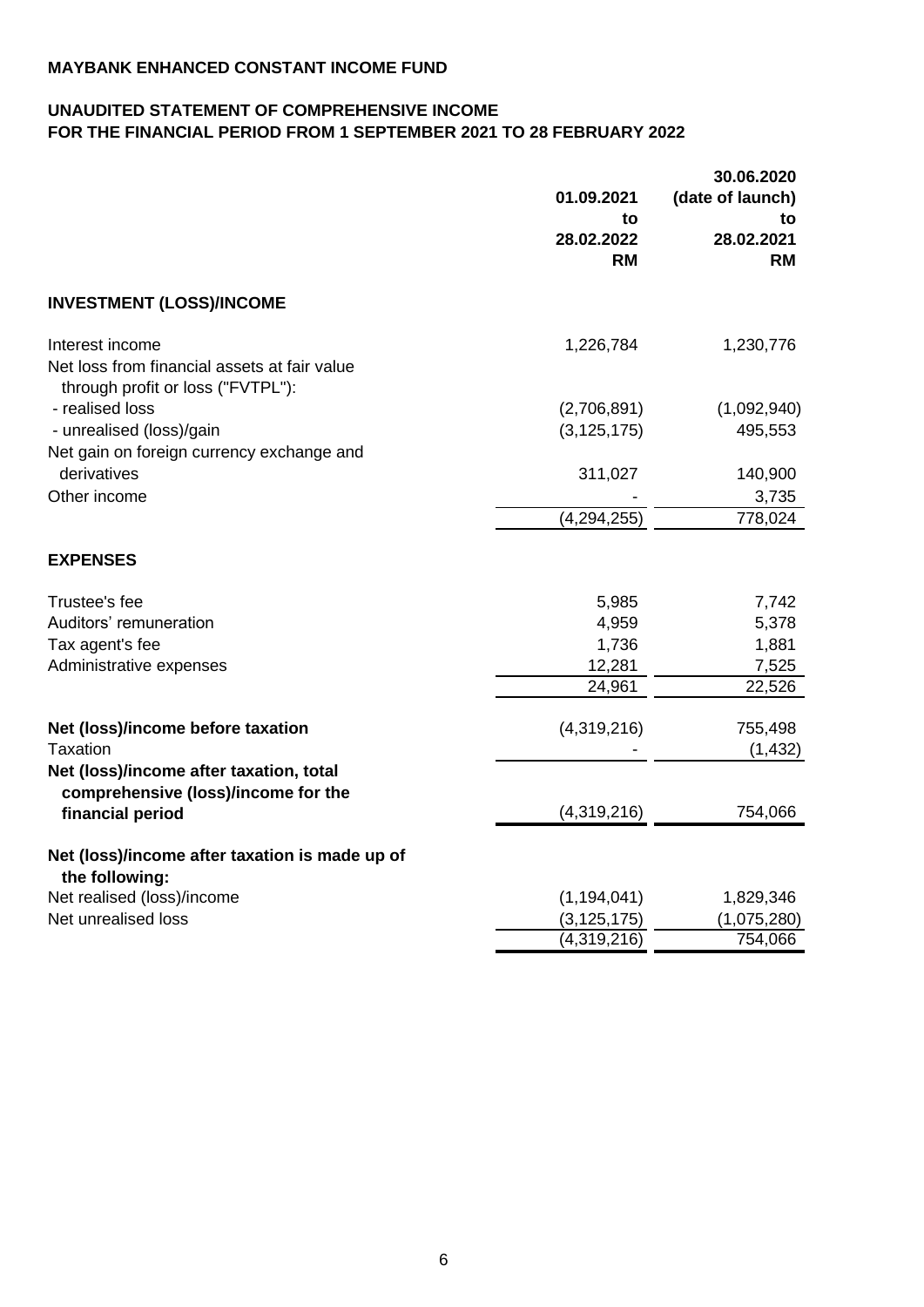#### **UNAUDITED STATEMENT OF FINANCIAL POSITION AS AT 28 FEBRUARY 2022 30.06.2020**

|                                                         | 01.09.2021<br>to<br>28.02.2022<br><b>RM</b> | (date of launch)<br>to<br>31.08.2021<br><b>RM</b> |
|---------------------------------------------------------|---------------------------------------------|---------------------------------------------------|
| <b>ASSETS</b>                                           |                                             |                                                   |
| Financial assets at FVTPL                               | 31,053,568                                  | 39,601,816                                        |
| Derivative assets                                       | 93,771                                      | 355,113                                           |
| Deposit with licensed financial institution             |                                             | 661,846                                           |
| Tax recoverable                                         | 534                                         |                                                   |
| Interest receivable                                     | 514,346                                     | 401                                               |
| Cash at bank                                            | 6,220,907                                   | 4,694,150                                         |
| <b>TOTAL ASSETS</b>                                     | 37,883,126                                  | 45,313,326                                        |
| <b>LIABILITIES</b>                                      |                                             |                                                   |
| Derivative liabilities                                  | 16,788                                      | 803,733                                           |
| Amount due to Manager                                   |                                             | 77,382                                            |
| Amount due to Trustee                                   | 885                                         | 1,090                                             |
| Amount due to broker                                    |                                             | 1,661,160                                         |
| Provision for taxation                                  |                                             | 466                                               |
| Other payables and accruals                             | 20,951                                      | 23,077                                            |
| <b>TOTAL LIABILITIES</b>                                | 38,624                                      | 2,566,908                                         |
| NET ASSET VALUE ("NAV") OF THE FUND                     | 37,844,503                                  | 42,746,418                                        |
| <b>EQUITY</b>                                           |                                             |                                                   |
| Unitholders' capital                                    | 42,261,984                                  | 42,844,683                                        |
| <b>Accumulated losses</b>                               | (4, 417, 481)                               | (98, 265)                                         |
| <b>NET ASSETS ATTRIBUTABLE TO</b><br><b>UNITHOLDERS</b> | 37,844,503                                  | 42,746,418                                        |
| <b>NUMBER OF UNITS IN CIRCULATION</b>                   |                                             |                                                   |
| (UNIT)                                                  | 42,258,289                                  | 42,840,814                                        |
| <b>NAV PER UNIT (RM)</b>                                | 0.8956                                      | 0.9978                                            |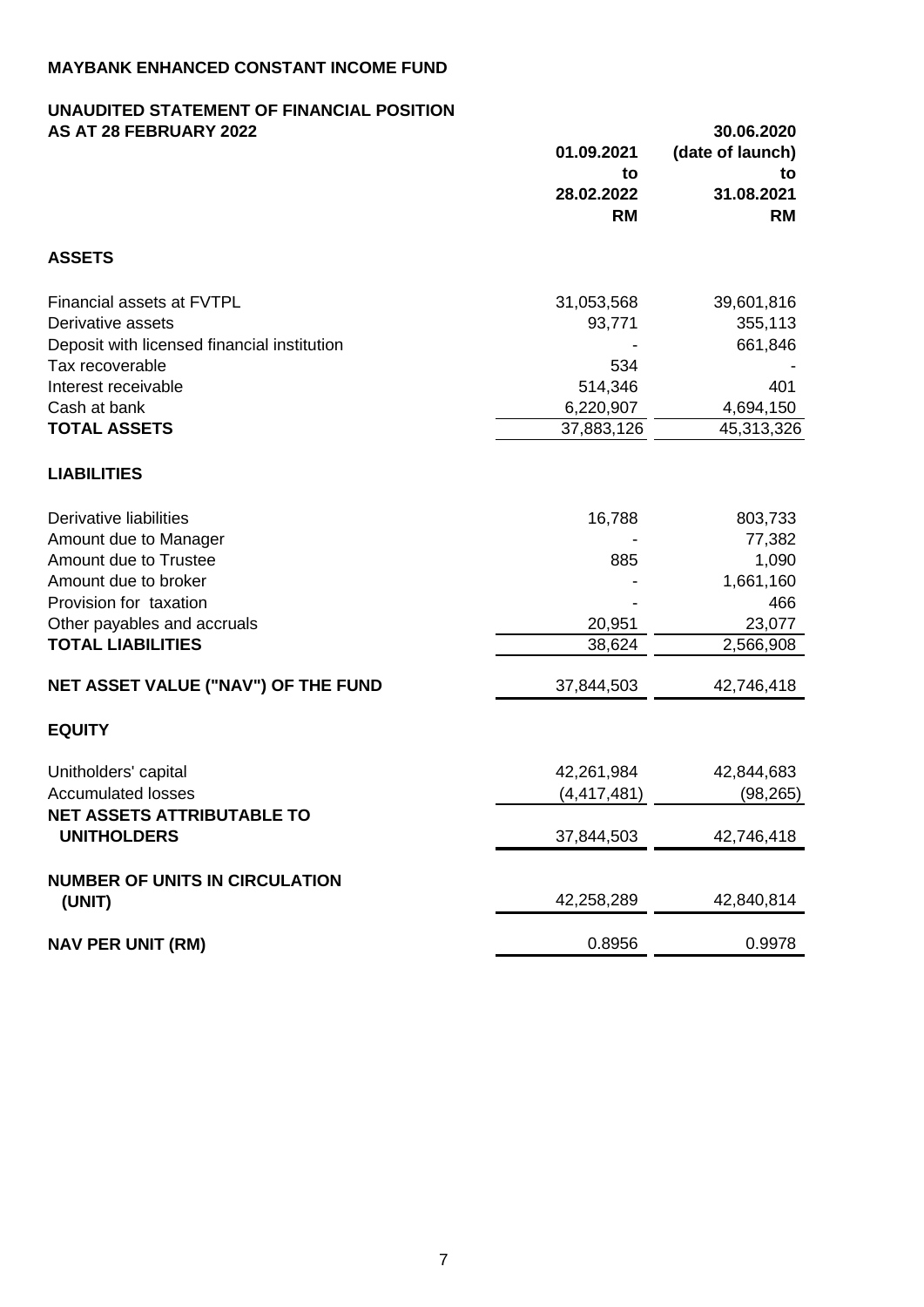# **UNAUDITED STATEMENT OF CHANGES IN EQUITY FOR THE FINANCIAL PERIOD FROM 1 SEPTEMBER 2021 TO 28 FEBRUARY 2022**

|                          | Unitholders'<br>capital<br><b>RM</b> | (Accumulated<br>losses)/<br><b>Retained</b><br>earnings<br><b>RM</b> | <b>Total</b><br>equity<br><b>RM</b> |
|--------------------------|--------------------------------------|----------------------------------------------------------------------|-------------------------------------|
| At 1 September 2021      | 42,844,683                           | (98, 265)                                                            | 42,746,418                          |
| Total comprehensive loss |                                      |                                                                      |                                     |
| for the period           |                                      | (4,319,216)                                                          | (4,319,216)                         |
| Cancellation of units    | (582,699)                            |                                                                      | (582,699)                           |
| At 28 February 2022      | 42,261,984                           | (4, 417, 481)                                                        | 37,844,503                          |

| At 30 June 2020 (date of launch) |                |         |            |
|----------------------------------|----------------|---------|------------|
| Total comprehensive income       |                |         |            |
| for the period                   | $\blacksquare$ | 754,066 | 754,066    |
| Creation of units                | 43,481,590     |         | 43,481,590 |
| Cancellation of units            | (118, 045)     | ٠       | (118, 045) |
| At 28 February 2021              | 43,363,545     | 754,066 | 44,117,611 |
|                                  |                |         |            |